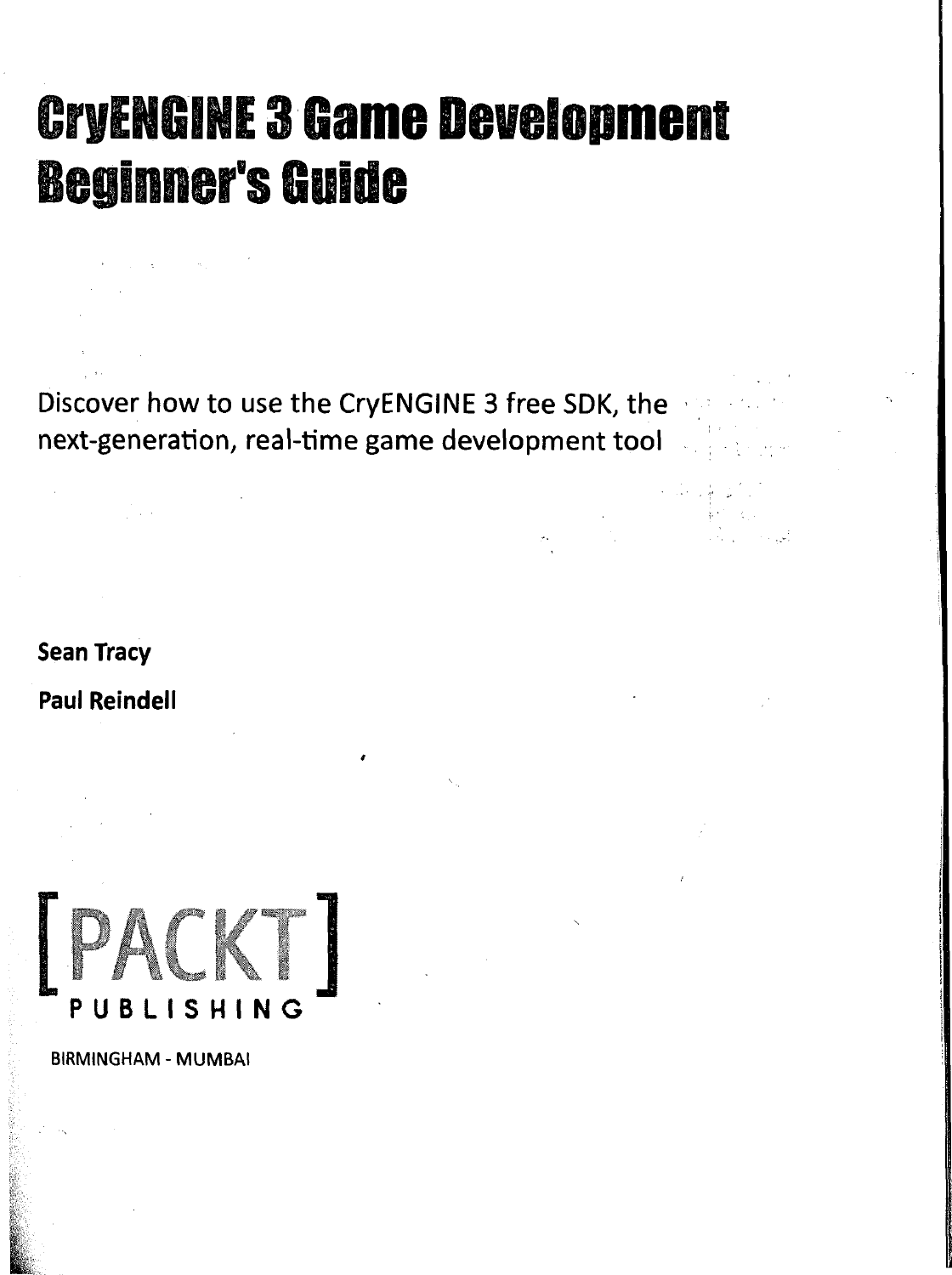## Table of Contents

| <b>Preface</b>                                                 | 1  |
|----------------------------------------------------------------|----|
| <b>Chapter 1: Introducing the CryENGINE 3 Free SDK</b>         | 7  |
| <b>What is the CryENGINE?</b>                                  | 8  |
| <b>Applying your vision</b>                                    | 8  |
| Far Cry by Crytek – first-person shooter                       | 9  |
| Aion by NCsoft – massively online role-playing game            | 10 |
| Crysis by Crytek - first-person shooter                        | 11 |
| Crysis Warhead by Crytek - first-person shooter                | 12 |
| Crysis 2 by Crytek - first-person shooter                      | 12 |
| <b>CryENGINE 3 Free SDK</b>                                    | 13 |
| What's in it for me?                                           | 14 |
| Do I need a full team to develop with the CryENGINE?           | 14 |
| Learning by example                                            | 16 |
| Time for action - installing the CryENGINE 3 Free SDK          | 16 |
| Come instay awhile                                             | 18 |
| Time for action – load the sample map in the launcher          | 18 |
| Visual Studio Express and C++ game code                        | 20 |
| Acquiring the sample source assets                             | 20 |
| Time for action – installation of the 3ds Max exporter Plugin  | 20 |
| Time for action – downloading and opening the sample assets    | 21 |
| Time for action - installing the Adobe Photoshop plugin-CryTif | 22 |
| <b>CryENGINE 3 Sandbox</b>                                     | 23 |
| Time for action – starting Sandbox and WYSIWYP.                | 23 |
| Getting around in the Sandbox Editor                           | 25 |
| Time for action – manipulating the perspective camera          | 26 |
| <b>Handling level objects</b>                                  | 28 |
| Time for action - selecting and browsing objects               | 29 |
| Time for action - saving our work                              | 32 |
| Summary                                                        | 33 |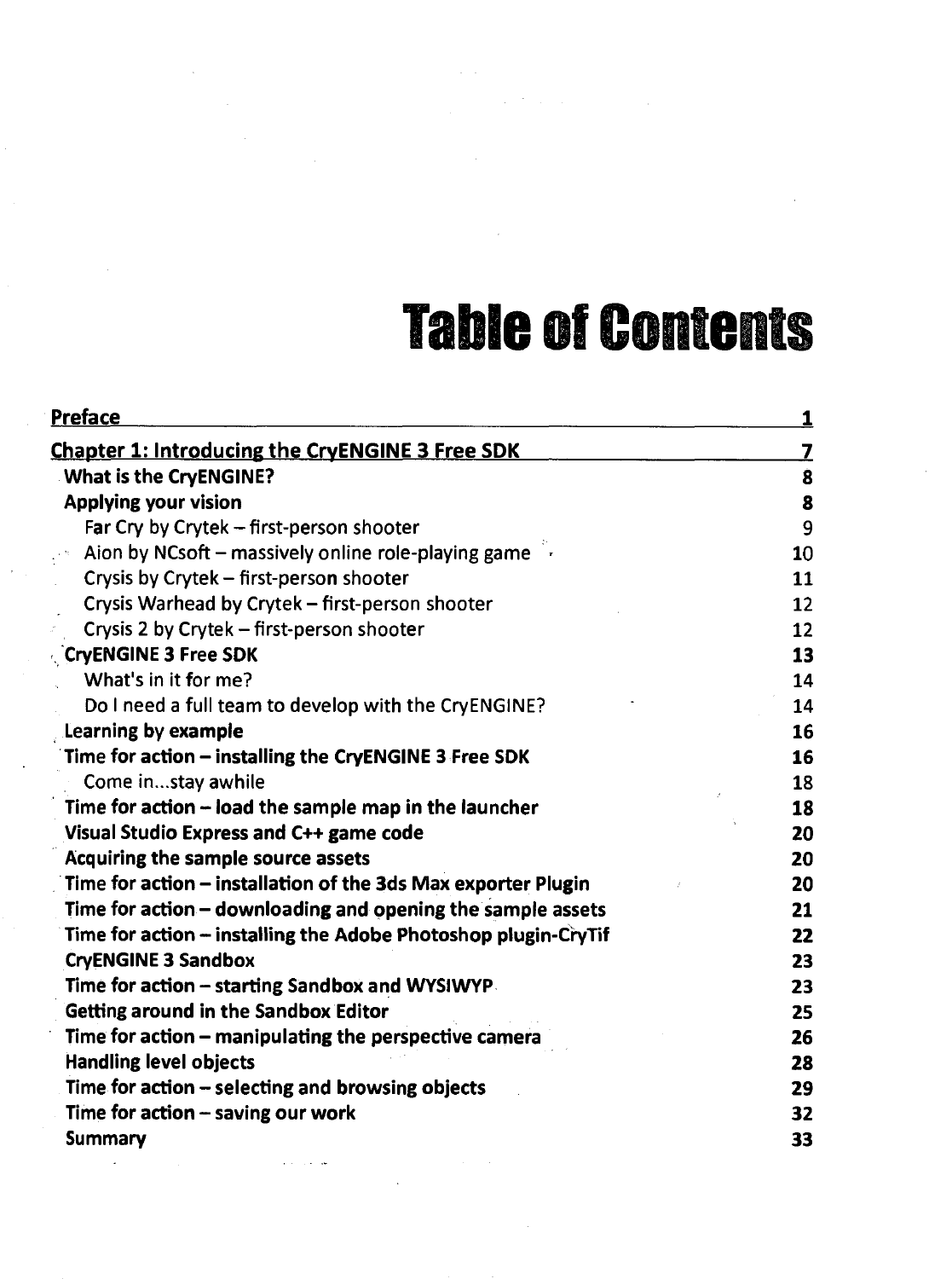|  | <b>Table of Contents</b> |
|--|--------------------------|
|--|--------------------------|

| <b>Chapter 2: Breaking Ground with Sandbox</b>                    | 35        |
|-------------------------------------------------------------------|-----------|
| What makes a game?                                                | 35        |
| Reducing, reusing, recycling                                      | 36        |
| Developing out of the box                                         | 36        |
| Time for action - creating a new level                            | 37        |
| Using the right Heightmap Resolution                              | 38        |
| Scaling your level with Meters Per Unit                           | 39        |
| Calculating the real-world size of the terrain                    | 40        |
| Using or not using terrain                                        | 40        |
| Time for action - creating your own heightmap                     | 41        |
| Using alternative ways for creating terrain                       | 47        |
| <b>Generating procedural terrain</b>                              | 47        |
| Importing a pre-made heightmap                                    | 48        |
| <b>Creating terrain textures</b>                                  | 49        |
| Time for action - creating some basic terrain texture layers      | 50        |
| Adding altitude and slope                                         | 56        |
| Adjusting the tile resolution                                     | 56        |
| <b>Creating vegetation</b>                                        | 57        |
| Time for action - creating some flora for your level              | 58        |
| Time for action - setting up time of day and its basic parameters | 62        |
| <b>Adding Atmosphere</b>                                          | 69        |
| <b>Summary</b>                                                    | 69        |
| <b>Chapter 3: Playable Levels in No Time</b>                      | <u>71</u> |
| Building levels with entities and objects                         | 71        |
| <b>Starting a level</b>                                           | 72        |
| Creating a spawn point                                            | 72        |
| Time for action - creating a spawn point                          | 72        |
| Landmarks to guide the player                                     | 74        |
| Using roads in levels                                             | 74        |
| Time for action - creating a road object                          | 74、       |
| Utilizing layers to organize level objects                        | 79        |
| Time for action - creating and managing layers                    | 79        |
| Adding objects using the asset browser                            | 81        |
| Time for action - adding brushes to the level                     | 82        |
| <b>White boxing</b>                                               | 84        |
| White boxing using Constructive Solid Geometry (CSG)              | 84        |
| Time for action - creating constructive solid geometry            | 84        |
| Adding characters with Artificial Intelligence (AI)               | 90        |
| Time for action - place a basic AI entity                         | 90        |
| Create an archetype entity                                        | 91        |
|                                                                   |           |

**; in] :**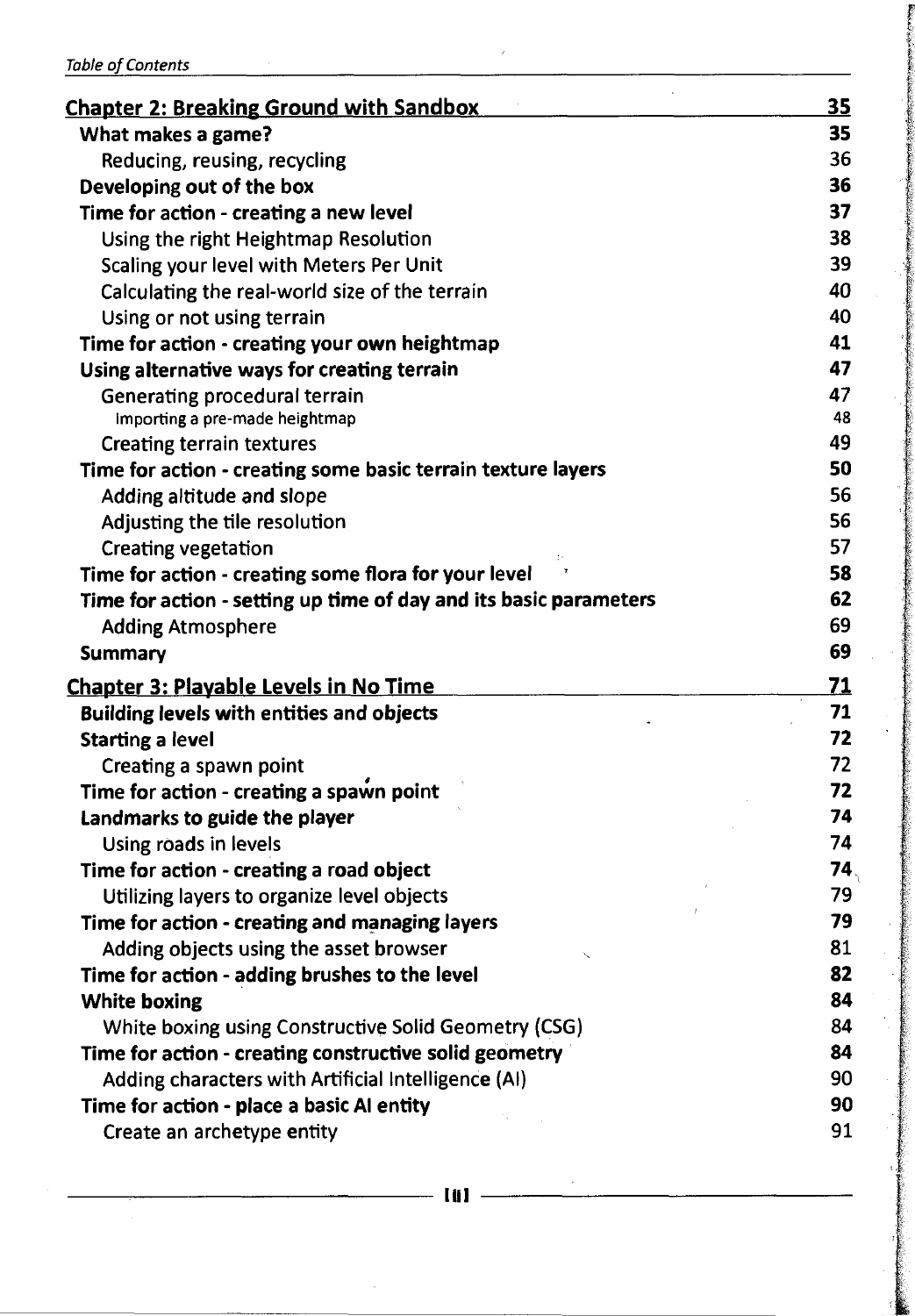| Time for action - creating your own archetype                                    | 91  |
|----------------------------------------------------------------------------------|-----|
| <b>Exporting to engine</b>                                                       | 94  |
| Time for action - exporting your level to engine                                 | 94  |
| <b>Summary</b>                                                                   | 95  |
| <u> Chapter 4: I'm a Scripter, Not a Coder</u>                                   | 97  |
| <b>Scripting and the CryENGINE 3</b>                                             | 98  |
| Lua usage in the CryENGINE 3                                                     | 98  |
| <b>Visual scripting with Flow Graph</b>                                          | 98  |
| <b>Scripted events</b>                                                           | 99  |
| Time for action - making a Flow Graph to spawn the player at a specific location | 100 |
| Component and entity nodes                                                       | 103 |
| <b>Composition of flow nodes</b>                                                 | 103 |
| Using trigger entities with Flow Graph                                           | 106 |
| Time for action - adding a trigger to Flow Graph and outputting its status       | 107 |
| Al scripting with Flow Graph                                                     | 110 |
| Time for action - creating a patrolling AI                                       | 110 |
| Debugging Flow Graphs using the visual debugger                                  | 114 |
| Time for action - debugging the patrol Flow Graph                                | 114 |
| Using breakpoints with the visual debugger                                       | 116 |
| Time for action - adding and removing breakpoints                                | 116 |
| Summary                                                                          | 118 |
| <b>Chapter 5: C++ and Compiling Your Own Game Code</b>                           | 119 |
| Installing Visual C++ 2010 Express Edition                                       | 120 |
| Time for action - downloading and installing Visual C++ 2010 Express             | 120 |
| <b>Starting CryENGINE 3 with Visual Studio</b>                                   | 122 |
| Time for action - starting CryENGINE with the debugger attached                  | 122 |
| Breakpoints, watches, and co                                                     | 125 |
| Time for action - setting up your first breakpoint                               | 126 |
| Create a new Lua entity and call C++ code to interact with it                    | 129 |
| Time for action - creating a new entity                                          | 129 |
| Time for action - placing your entity into your level                            | 132 |
| How to interact with entities via Lua script                                     | 134 |
| Time for action - making the teleporter usable                                   | 134 |
| Time for some real code                                                          | 136 |
| Time for action - writing a new scriptbind function in C++                       | 136 |
| Call the new C++ function from your Lua script                                   | 140 |
| Time for action - changing the teleporter entity to execute the C++ code         | 141 |
| <b>CryENGINE specific data types</b><br>$\mathcal{L}^{\text{max}}$               | 143 |
| <b>Summary</b>                                                                   | 145 |

 $\omega$  and

 $\ddot{\phantom{a}}$ 

議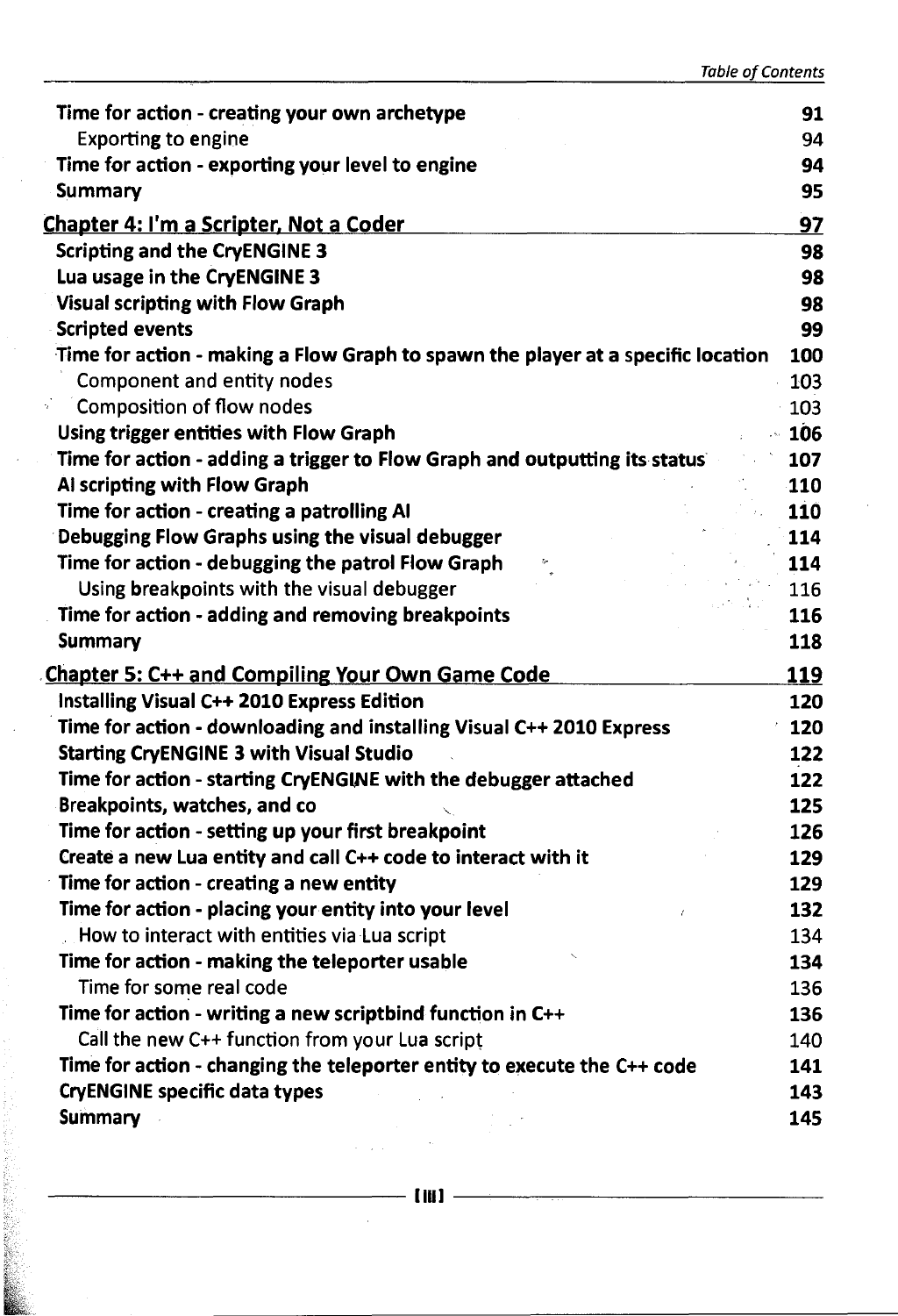|  | <b>Table of Contents</b> |
|--|--------------------------|
|  |                          |

| <b>Chapter 6: User Interface and HUD Creation with Flash</b>                | 147        |
|-----------------------------------------------------------------------------|------------|
| Adobe Flash as a very powerful UI design tool                               | 148        |
| Time for action - creating a new Flash asset with Adobe Flash               | 148        |
| <b>Bringing your Flash asset into CryENGINE 3</b>                           | 158        |
| Time for action - bringing your Flash asset into CryENGINE 3                | 158        |
| Time for action - making functions, variables, and movieclips accessible in |            |
| <b>CryENGINE 3</b>                                                          | 159        |
| Different alignment modes for UI elements                                   | 162        |
| Dynamic alignment                                                           | 163        |
| <b>Fixed and fullscreen alignment</b>                                       | 164        |
| Using the UI Emulator to display and test your asset                        | 164        |
| Time for action - starting Sandbox and testing your UIElement               | 164        |
| Creating a new UI Action for the new HUD                                    | 167        |
| Time for action - making the HUD work                                       | 168        |
| <b>Basic event handling from Flash to CryENGINE 3</b>                       | 171        |
| Time for action - creating a simple interactive menu                        | 172        |
| UI Emulator, UI Actions, and FreeSDK example menus                          | 176        |
| UI Actions - Flow Graphs to control the UI                                  | 177        |
| UI Action is a standalone, level-independent Flow Graph                     | 177        |
| UI Action can have start and end nodes                                      | 177        |
| UI Action can be in a disabled state<br>UI Actions support multitriggering  | 179<br>179 |
| UIEventSystems and UI Emulator to test your UI                              | 182        |
| Time for action - using the UI Emulator to test the FreeSDK demo menus      | 182        |
| <b>Summary</b>                                                              | 184        |
|                                                                             |            |
| <b>Chapter 7: Creating Assets for the CryENGINE 3</b>                       | 185        |
| What are assets?                                                            | 186        |
| Understanding the CryENGINE 3 asset pipeline                                | 186        |
| Exploring the CryENGINE 3 asset file types                                  | 186        |
| Following a workflow for artists                                            | 188        |
| Working with units and scale in CryENGINE 3                                 | 188        |
| Time for action - setting up 3ds Max units to match CryENGINE scale         | 188        |
| Matching grid and snap settings between 3ds Max and Sandbox                 | 191        |
| Using real-world measurement reference                                      | 192        |
| <b>Creating textures for the CryENGINE</b>                                  | 192        |
| Time for action - creating your own texture                                 | 193        |
| Working with the CryTIF (.TIF) format                                       | 195        |
| Creating and exporting custom assets                                        | 195        |
| Time for action - creating and exporting your first model                   | 196        |
| Using a physics proxy instead of the render geometry for collision          | 204        |
| Adjusting physical dynamics with user-defined properties                    | 204        |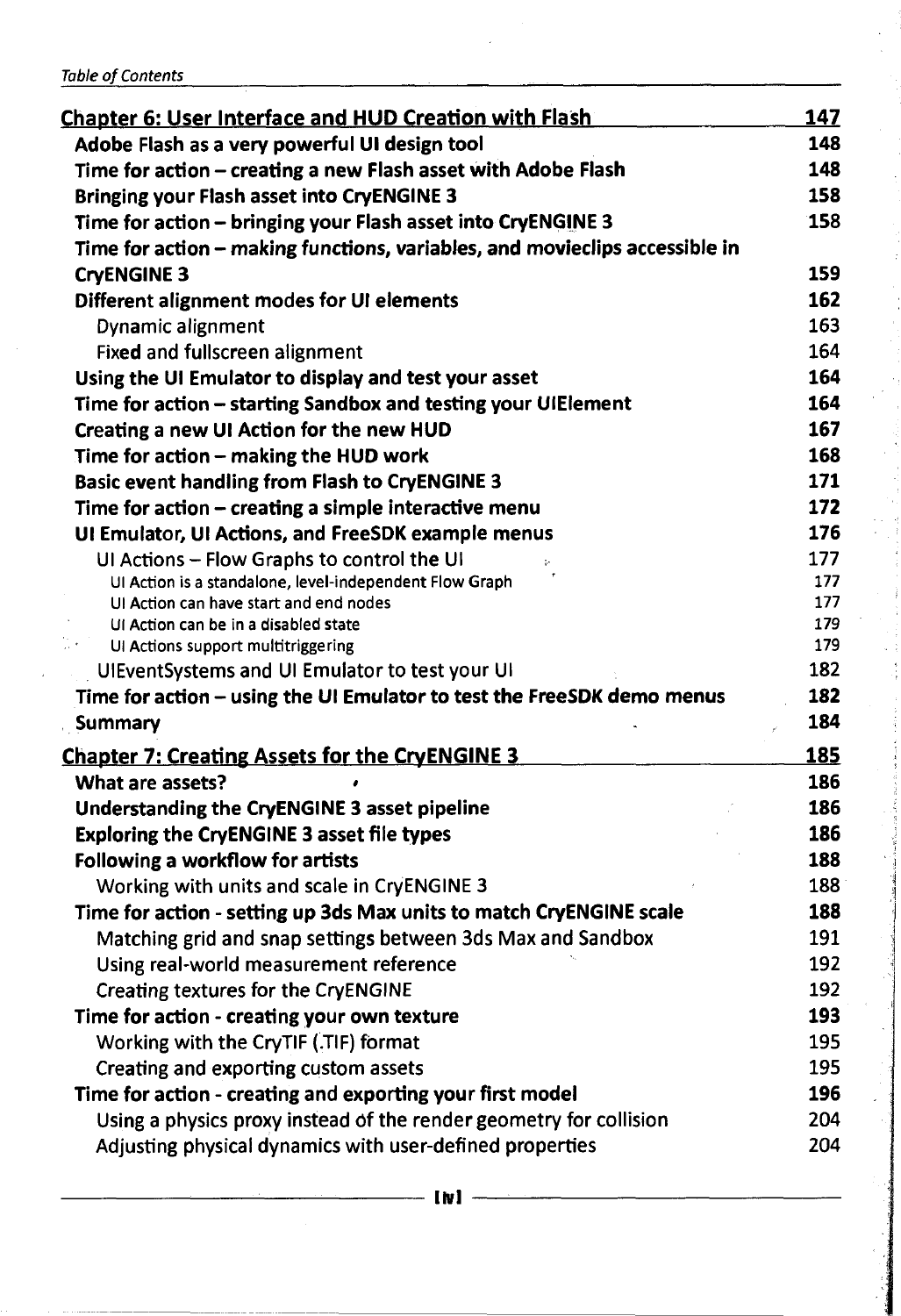| Creating destructible objects                                              | 205    |
|----------------------------------------------------------------------------|--------|
| Time for action - making your object destructible                          | 205    |
| $\sim$ Specifying physics and render dynamics with user defined properties | 210    |
| $\degree$ Breaking two-dimensional assets                                  | 210    |
| Designing breakables with constraints                                      | 211    |
| <b>Using character assets</b>                                              | 213    |
| Following the character creation pipeline                                  | 213    |
| Creating your own characters                                               | 213    |
| Time for action - creating your own skinned character                      | 214    |
| Creating a character LOD (Level of Detail)                                 | 221    |
| <b>Bone attachments</b>                                                    | 222    |
| Creating animations for your character                                     | 223    |
| Time for action - creating animation for a skinned character               | 223    |
| chrparams wildcard mapping.                                                | 227    |
| Creating animation for rigid body assets                                   | 228    |
| Time for action - creating animation using rigid body data                 | 229    |
| Summary                                                                    | 232    |
| <b>Chapter 8: Creating Real-time Cutscenes and Cinematic Events</b>        | 233    |
| Discovering the Track View editor                                          | 234    |
| <b>Creating a new Track View sequence</b>                                  | 234    |
| Time for action $-$ creating a new sequence                                | 235    |
| Adding tracks to the director node                                         | 238    |
| <b>Adjusting Sequence Properties</b>                                       | 238    |
| Animating a camera in Track View                                           | $-238$ |
| Time for action - animating a camera                                       | 239    |
| <b>FOV</b>                                                                 | 243    |
| Playback speed                                                             | 243    |
| <b>Curve Editor</b>                                                        | 243    |
| Triggering a sequence using Flow Graph                                     | 243    |
| Time for action - triggering a sequence                                    | 244    |
| Using the Input: Key node to trigger a sequence                            | 246    |
| <b>StartTime property</b>                                                  | 246    |
| <b>BreakOnStop property</b>                                                | 246    |
| <b>Animating entities in Track View</b>                                    | 246    |
| Time for action - animating an entity in Track View                        | 247    |
| <b>Entity Visibility track</b>                                             | 250    |
| <b>Animating scale</b>                                                     | 250    |
| <b>Entities and their tracks</b>                                           | 251    |
| Playing animations on entities in Track View                               | 251    |
| Time for action - playing an animation on an entity in Track View          | 251    |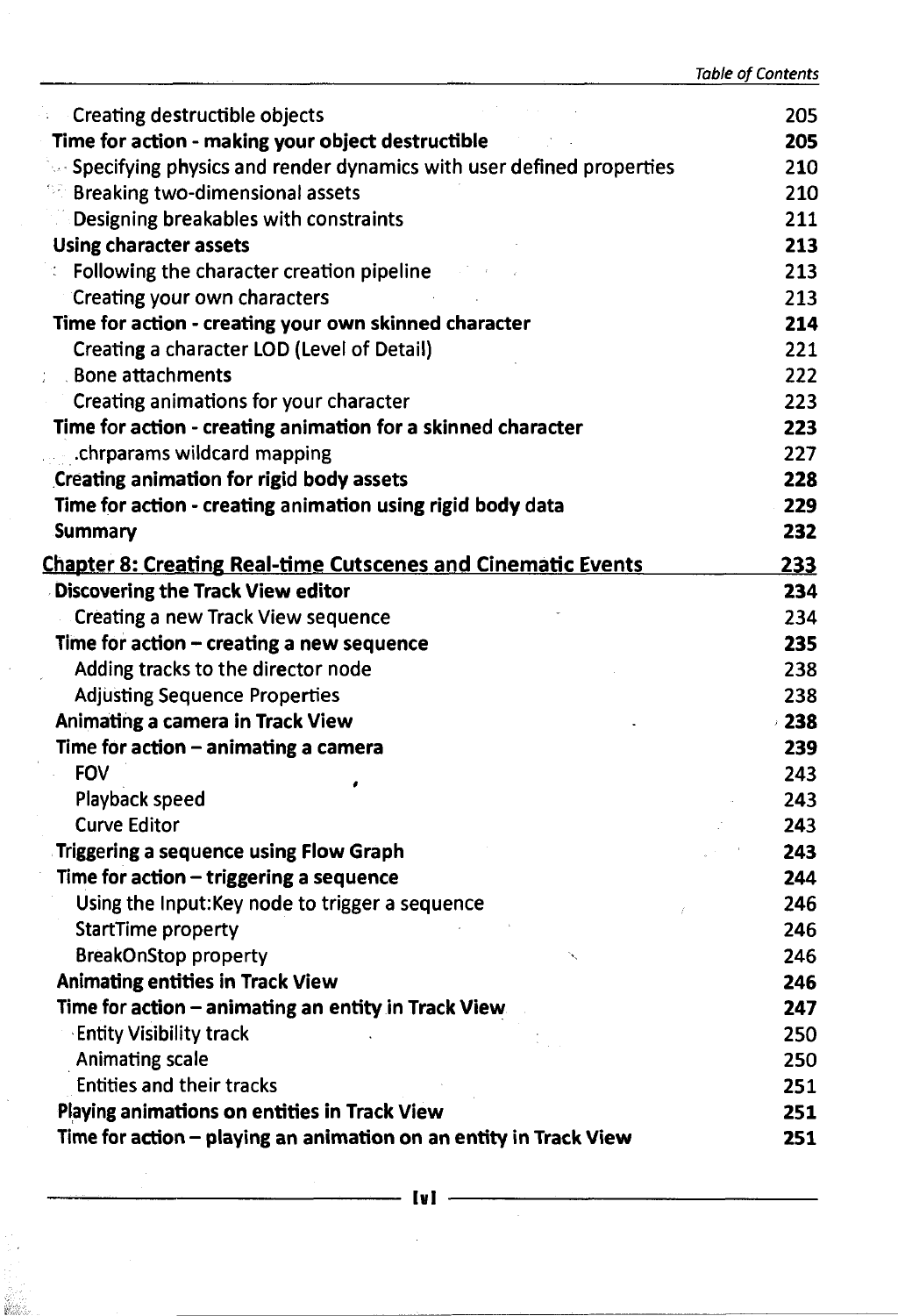|  | <b>Table of Contents</b> |
|--|--------------------------|
|--|--------------------------|

| <b>Using Console Variables in Track View</b>                        | 253          |
|---------------------------------------------------------------------|--------------|
| Time for action - adding a Console Variable to a sequence           | 253          |
| The t scale CVAR in Track View                                      | 255          |
| <b>Using Track Events</b>                                           | 255          |
| Time for action - creating some Track Events for a sequence         | 255          |
| <b>Capturing video from CryENGINE 3</b>                             | 258          |
| Time for action - capturing frames from CryENGINE                   | 259          |
| Useful CVARs for high resolution capturing                          | 260          |
| <b>Summary</b>                                                      | 262          |
| <b>Chapter 9: Immersion through Audio Design</b>                    | 263          |
| Introducing sound design                                            | 264          |
| Understanding the CryENGINE sound event system                      | 264          |
| Setting up a project structure                                      | 264          |
| <b>Event grouping</b>                                               | 265          |
| <b>Using categories</b>                                             | 265          |
| <b>Adding events</b>                                                | 265          |
| Reviewing sound event system file formats                           | 265          |
| <b>Using wavebanks</b><br>ф.                                        | 266          |
| Getting your first sound into the CryENGINE                         | 266          |
| Time for action - creating an ambient sound event                   | 266          |
| Leveraging advanced parameters of ambient sounds                    | 273          |
| Time for action - nesting ambient sounds and using other parameters |              |
| for sound events                                                    | 273          |
| <b>Randomizing sounds</b>                                           | $\times$ 276 |
| Time for action - creating random sounds                            | 277          |
| <b>Reverb volumes</b>                                               | 279          |
| Time for action - create your own reverb preset                     | 280          |
| Adding sounds to particle effects                                   | 283          |
| Time for action - add a sound to a particle effect                  | 283          |
| Using the three different sound control overtime functions          | 285          |
| Sound events and weapons                                            | 286          |
| Time for action - add sound to a weapon                             | 286          |
|                                                                     | 289          |
| Weapon sound workflow tips                                          | 290          |
| Summary                                                             |              |
| <b>Chapter 10: Preparing to Share Your Content</b>                  | 291          |
| Profiling performance in Sandbox.                                   | 292          |
| Profiling with display info                                         | 292          |
| Time for action - enabling and reading display info                 | 292          |
| <b>Understanding draw calls</b><br>$\sim$ .                         | 294          |
| Visualizing triangle count                                          | 295          |
|                                                                     |              |

**lull**